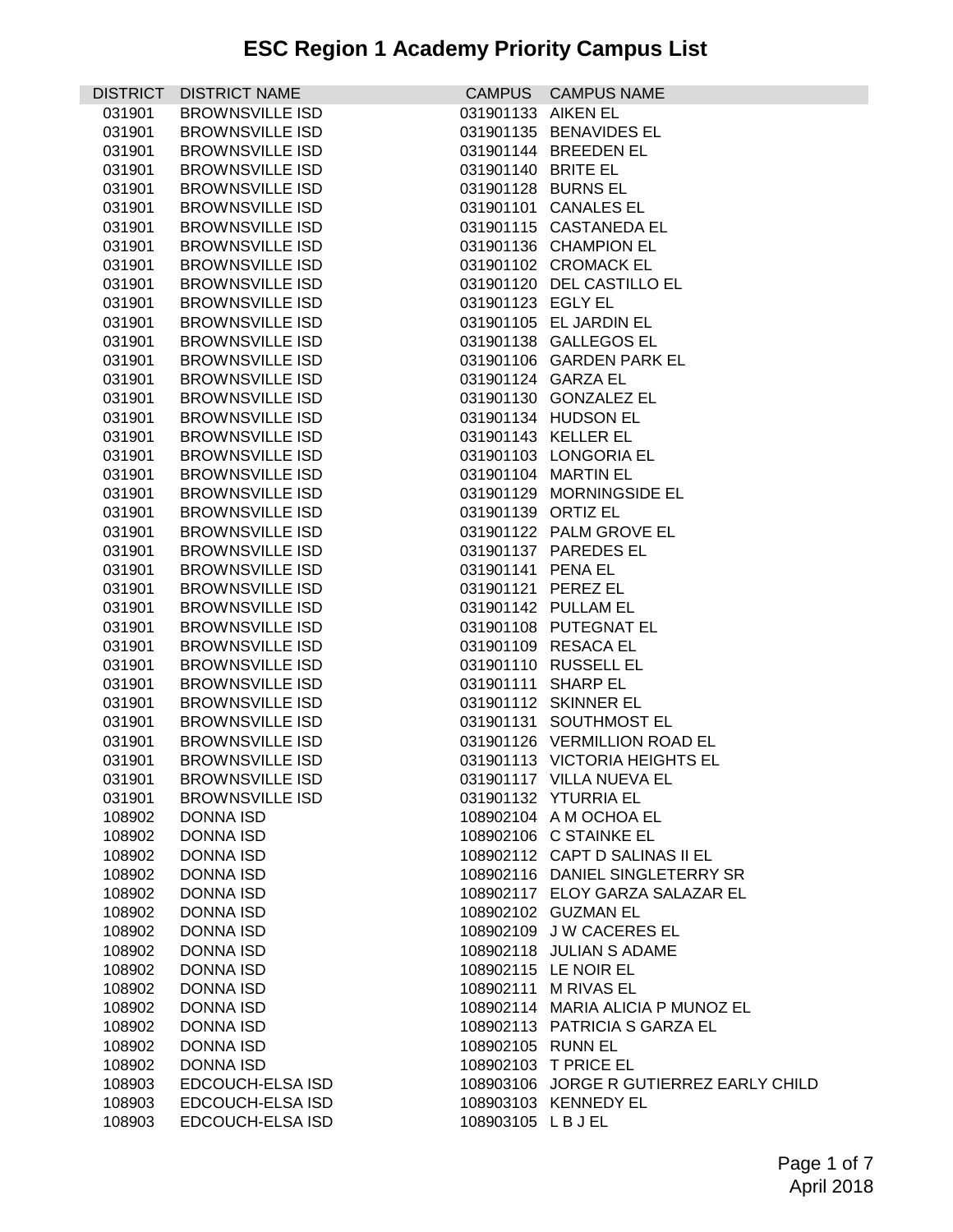| <b>DISTRICT</b> | <b>DISTRICT NAME</b>                         |                   | CAMPUS CAMPUS NAME                      |
|-----------------|----------------------------------------------|-------------------|-----------------------------------------|
| 108903          | EDCOUCH-ELSA ISD                             |                   | 108903104 RUBEN C RODRIGUEZ EL          |
| 108903          | EDCOUCH-ELSA ISD                             |                   | 108903102 SANTIAGO GARCIA EL            |
| 108904          | <b>EDINBURG CISD</b>                         |                   | 108904129 ALFONSO RAMIREZ EL            |
| 108904          | <b>EDINBURG CISD</b>                         |                   | 108904126 ANNE L MAGEE EL               |
| 108904          | <b>EDINBURG CISD</b>                         |                   | 108904101 AUSTIN ELEM                   |
| 108904          | <b>EDINBURG CISD</b>                         |                   | 108904104 BETTS EL                      |
| 108904          | <b>EDINBURG CISD</b>                         |                   | 108904102 BREWSTER EL                   |
| 108904          | <b>EDINBURG CISD</b>                         |                   | 108904122 CANO-GONZALEZ EL              |
| 108904          | <b>EDINBURG CISD</b>                         |                   | 108904114 CANTERBURY EL                 |
| 108904          | <b>EDINBURG CISD</b>                         |                   | 108904125 CARMEN V AVILA EL             |
| 108904          | <b>EDINBURG CISD</b>                         |                   | 108904123 CAVAZOS EL                    |
| 108904          | <b>EDINBURG CISD</b>                         |                   | 108904117 DE LA VINA ELEM               |
| 108904          | <b>EDINBURG CISD</b>                         |                   | 108904128 DR KAY TEER CRAWFORD EL       |
| 108904          | <b>EDINBURG CISD</b>                         |                   | 108904127 DR THOMAS ESPARZA EL          |
| 108904          | <b>EDINBURG CISD</b>                         |                   | 108904120 EISENHOWER EL                 |
| 108904          | <b>EDINBURG CISD</b>                         |                   | 108904116 ESCANDON EL                   |
| 108904          | <b>EDINBURG CISD</b>                         |                   | 108904112 FREDDY GONZALEZ EL            |
| 108904          | <b>EDINBURG CISD</b>                         |                   | 108904109 GUERRA EL                     |
| 108904          | <b>EDINBURG CISD</b>                         |                   | 108904103 HARGILL EL                    |
|                 |                                              |                   | 108904105 JEFFERSON ELEM                |
| 108904          | <b>EDINBURG CISD</b><br><b>EDINBURG CISD</b> |                   | 108904121 JOHN F KENNEDY EL             |
| 108904          |                                              |                   |                                         |
| 108904          | <b>EDINBURG CISD</b>                         |                   | 108904113 L B JOHNSON EL                |
| 108904          | <b>EDINBURG CISD</b>                         | 108904107 LEE EL  |                                         |
| 108904          | <b>EDINBURG CISD</b>                         |                   | 108904108 LINCOLN EL                    |
| 108904          | <b>EDINBURG CISD</b>                         |                   | 108904131 MACARIA DELA GARZA GORENA EL  |
| 108904          | <b>EDINBURG CISD</b>                         |                   | 108904115 MONTE CRISTO EL               |
| 108904          | <b>EDINBURG CISD</b>                         |                   | 108904130 R C FLORES-MARK A ZAPATA EL   |
| 108904          | <b>EDINBURG CISD</b>                         |                   | 108904118 SAN CARLOS EL                 |
| 108904          | <b>EDINBURG CISD</b>                         |                   | 108904111 TRAVIS EL                     |
| 108904          | <b>EDINBURG CISD</b>                         |                   | 108904106 TREVINO EL                    |
| 108904          | <b>EDINBURG CISD</b>                         |                   | 108904119 TRUMAN EL                     |
| 108904          | <b>EDINBURG CISD</b>                         |                   | 108904124 VILLARREAL EL                 |
| 108904          | <b>EDINBURG CISD</b>                         |                   | 108904110 ZAVALA ELEM                   |
| 108809          | EXCELLENCE IN LEADER ACA                     |                   | 108809001 EXCELLENCE IN LEADERSHIP ACAD |
| 031903          | <b>HARLINGEN CISD</b>                        |                   | 031903102 AUSTIN EL                     |
|                 | 031903 HARLINGEN CISD                        |                   | 031903110 BEN MILAM EL                  |
| 031903          | <b>HARLINGEN CISD</b>                        |                   | 031903103 BONHAM EL                     |
| 031903          | <b>HARLINGEN CISD</b>                        |                   | 031903104 BOWIE EL                      |
| 031903          | <b>HARLINGEN CISD</b>                        |                   | 031903105 CROCKETT EL                   |
| 031903          | <b>HARLINGEN CISD</b>                        |                   | 031903106 DISHMAN EL                    |
| 031903          | <b>HARLINGEN CISD</b>                        |                   | 031903122 DR HESIQUIO RODRIGUEZ EL      |
| 031903          | <b>HARLINGEN CISD</b>                        |                   | 031903107 HOUSTON EL                    |
| 031903          | <b>HARLINGEN CISD</b>                        |                   | 031903108 JEFFERSON EL                  |
| 031903          | <b>HARLINGEN CISD</b>                        |                   | 031903109 LAMAR EL                      |
| 031903          | <b>HARLINGEN CISD</b>                        |                   | 031903123 LEE H MEANS EL                |
| 031903          | <b>HARLINGEN CISD</b>                        | 031903120 LONG EL |                                         |
| 031903          | <b>HARLINGEN CISD</b>                        |                   | 031903111 STUART PLACE EL               |
| 031903          | <b>HARLINGEN CISD</b>                        |                   | 031903112 TRAVIS EL                     |
| 031903          | <b>HARLINGEN CISD</b>                        |                   | 031903117 TREASURE HILLS EL             |
| 031903          | <b>HARLINGEN CISD</b>                        |                   | 031903116 WILSON EL                     |
| 031903          | <b>HARLINGEN CISD</b>                        |                   | 031903114 ZAVALA EL                     |
| 015828          | HARMONY SCI ACAD (SAN ANT)                   |                   | 015828004 HARMONY SCH OF INNOV - LAREDO |
| 015828          | HARMONY SCI ACAD (SAN ANT)                   |                   | 015828005 HARMONY SCI ACA - BROWNSVILLE |
| 108905          | <b>HIDALGO ISD</b>                           |                   | 108905103 DR ALEJO SALINAS JR EL        |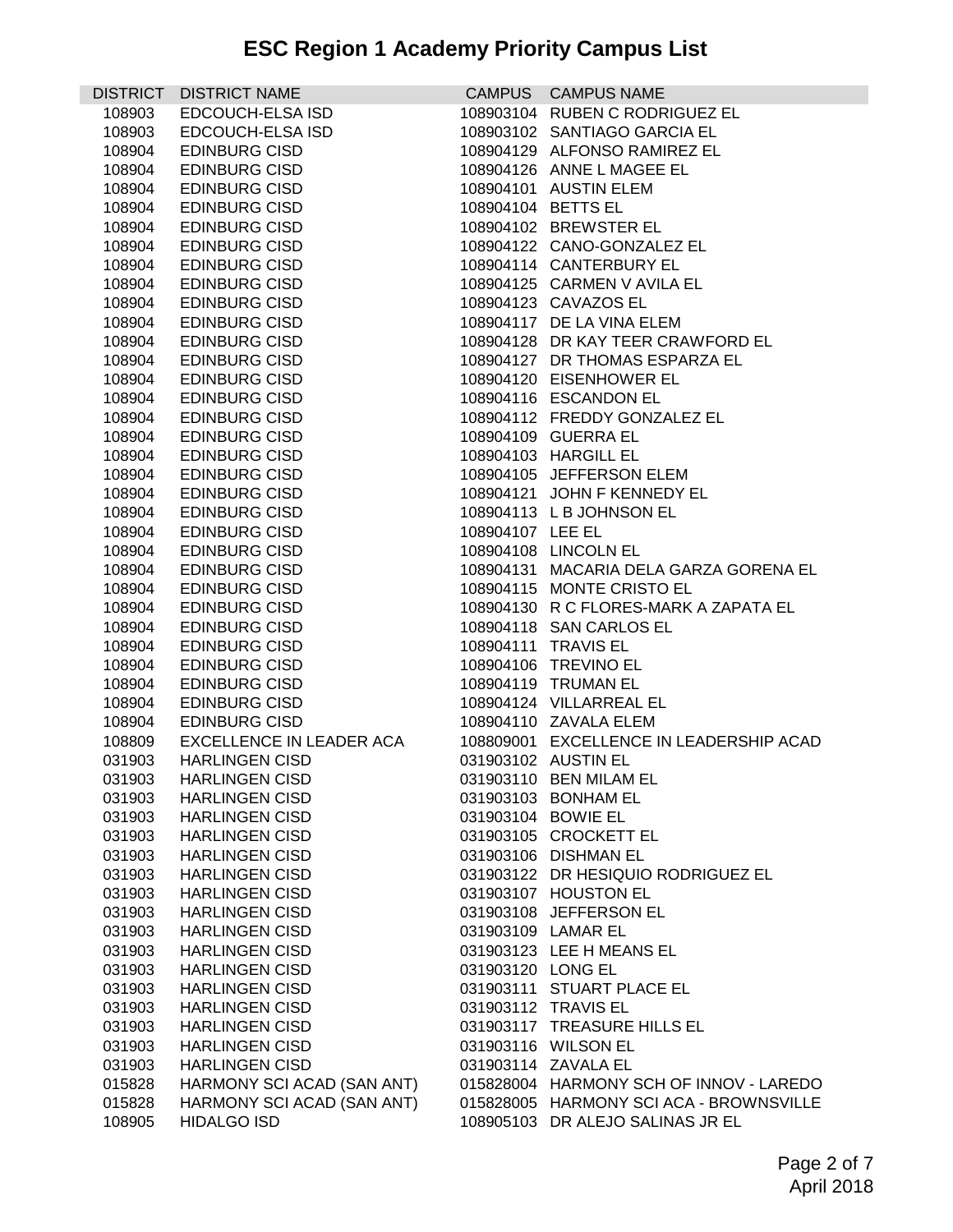| <b>DISTRICT</b> | <b>DISTRICT NAME</b>       | CAMPUS CAMPUS NAME                     |
|-----------------|----------------------------|----------------------------------------|
| 108905          | <b>HIDALGO ISD</b>         | 108905101 HIDALGO EL                   |
| 108905          | <b>HIDALGO ISD</b>         | 108905104 HIDALGO PARK EL              |
| 108905          | <b>HIDALGO ISD</b>         | 108905102 JC KELLY EL                  |
| 108802          | HORIZON MONTESSORI PUB SCH | 108802101 HORIZON MONTESSORI           |
| 108802          | HORIZON MONTESSORI PUB SCH | 108802102 HORIZON MONTESSORI II        |
| 108802          | HORIZON MONTESSORI PUB SCH | 108802103 HORIZON MONTESSORI III       |
| 108807          | <b>IDEA PUBLIC SCHOOLS</b> | 108807101 IDEA ACADEMY                 |
| 108807          | <b>IDEA PUBLIC SCHOOLS</b> | 108807107 IDEA ACADEMY ALAMO           |
| 108807          | <b>IDEA PUBLIC SCHOOLS</b> | 108807104 IDEA ACADEMY MISSION         |
| 108807          | <b>IDEA PUBLIC SCHOOLS</b> | 108807108 IDEA ACADEMY PHARR           |
| 108807          | <b>IDEA PUBLIC SCHOOLS</b> | 108807105 IDEA ACADEMY SAN BENITO      |
| 108807          | <b>IDEA PUBLIC SCHOOLS</b> | 108807106 IDEA ACADEMY SAN JUAN        |
| 108807          | <b>IDEA PUBLIC SCHOOLS</b> | 108807110 IDEA ACADEMY WESLACO         |
| 108807          | <b>IDEA PUBLIC SCHOOLS</b> | 108807112 IDEA BROWNSVILLE ACADEMY     |
| 108807          | <b>IDEA PUBLIC SCHOOLS</b> | 108807109 IDEA EDINBURG ACADEMY        |
| 108807          | <b>IDEA PUBLIC SCHOOLS</b> | 108807103 IDEA FRONTIER ACADEMY        |
|                 | <b>IDEA PUBLIC SCHOOLS</b> | 108807111 IDEA MCALLEN ACADEMY         |
| 108807          |                            |                                        |
| 108807          | <b>IDEA PUBLIC SCHOOLS</b> | 108807115 IDEA NORTH MISSION ACADEMY   |
| 108807          | <b>IDEA PUBLIC SCHOOLS</b> | 108807102 IDEA QUEST ACADEMY           |
| 108807          | <b>IDEA PUBLIC SCHOOLS</b> | 108807116 IDEA RIO GRANDE CITY ACADEMY |
| 108807          | <b>IDEA PUBLIC SCHOOLS</b> | 108807114 IDEA RIVERVIEW ACADEMY       |
| 108807          | <b>IDEA PUBLIC SCHOOLS</b> | 108807117 IDEA TRES LAGOS ACADEMY      |
| 108807          | <b>IDEA PUBLIC SCHOOLS</b> | 108807113 IDEA WESLACO PIKE ACADEMY    |
| 124901          | JIM HOGG COUNTY ISD        | 124901101 HEBBRONVILLE EL              |
| 015822          | <b>JUBILEE ACADEMIES</b>   | 015822010 JUBILEE BROWNSVILLE          |
| 015822          | <b>JUBILEE ACADEMIES</b>   | 015822008 JUBILEE HARLINGEN            |
| 015822          | <b>JUBILEE ACADEMIES</b>   | 015822011 JUBILEE LEADERSHIP ACADEMY   |
| 015822          | <b>JUBILEE ACADEMIES</b>   | 015822007 JUBILEE LIVING WAY           |
| 031905          | LA FERIA ISD               | 031905103 C E VAIL EL                  |
| 031905          | LA FERIA ISD               | 031905106 DAVID G SANCHEZ EL           |
| 031905          | LA FERIA ISD               | 031905105 NOEMI DOMINGUEZ EL           |
| 031905          | LA FERIA ISD               | 031905101 SAM HOUSTON EL               |
| 108912          | LA JOYA ISD                | 108912124 CORINA PENA EL               |
| 108912          | LA JOYA ISD                | 108912111 DIAZ-VILLARREAL EL           |
| 108912          | LA JOYA ISD                | 108912122 DR AMERICO PAREDES EL        |
| 108912          | LA JOYA ISD                | 108912127 DR MARIA PALMIRA MENDIOLA EL |
| 108912          | LA JOYA ISD                | 108912108 E B REYNA EL                 |
| 108912          | LA JOYA ISD                | 108912107 ELIGIO KIKA DE LA GARZA EL   |
| 108912          | LA JOYA ISD                | 108912109 ELODIA R CHAPA EL            |
| 108912          | LA JOYA ISD                | 108912118 EMILIANO ZAPATA EL           |
| 108912          | LA JOYA ISD                | 108912121 ENRIQUE KIKI CAMARENA EL     |
| 108912          | LA JOYA ISD                | 108912126 EVANGELINA GARZA EL          |
| 108912          | LA JOYA ISD                | 108912104 GUILLERMO FLORES EL          |
| 108912          | LA JOYA ISD                | 108912115 HENRY B GONZALEZ EL          |
| 108912          | LA JOYA ISD                | 108912102 JOHN F KENNEDY EL            |
| 108912          | LA JOYA ISD                | 108912110 JOSE DE ESCANDON EL          |
| 108912          | LA JOYA ISD                | 108912120 JUAN SEGUIN EL               |
| 108912          | LA JOYA ISD                | 108912106 LEO J LEO EL                 |
| 108912          | LA JOYA ISD                | 108912116 LLOYD M BENTSEN EL           |
| 108912          | LA JOYA ISD                | 108912112 NARCISO CAVAZOS              |
| 108912          | LA JOYA ISD                | 108912114 PATRICIO PEREZ EL            |
| 108912          | LA JOYA ISD                | 108912105 ROSENDO BENAVIDES EL         |
| 108912          | LA JOYA ISD                | 108912117 SAM FORDYCE EL               |
| 108912          | LA JOYA ISD                | 108912113 TABASCO EL                   |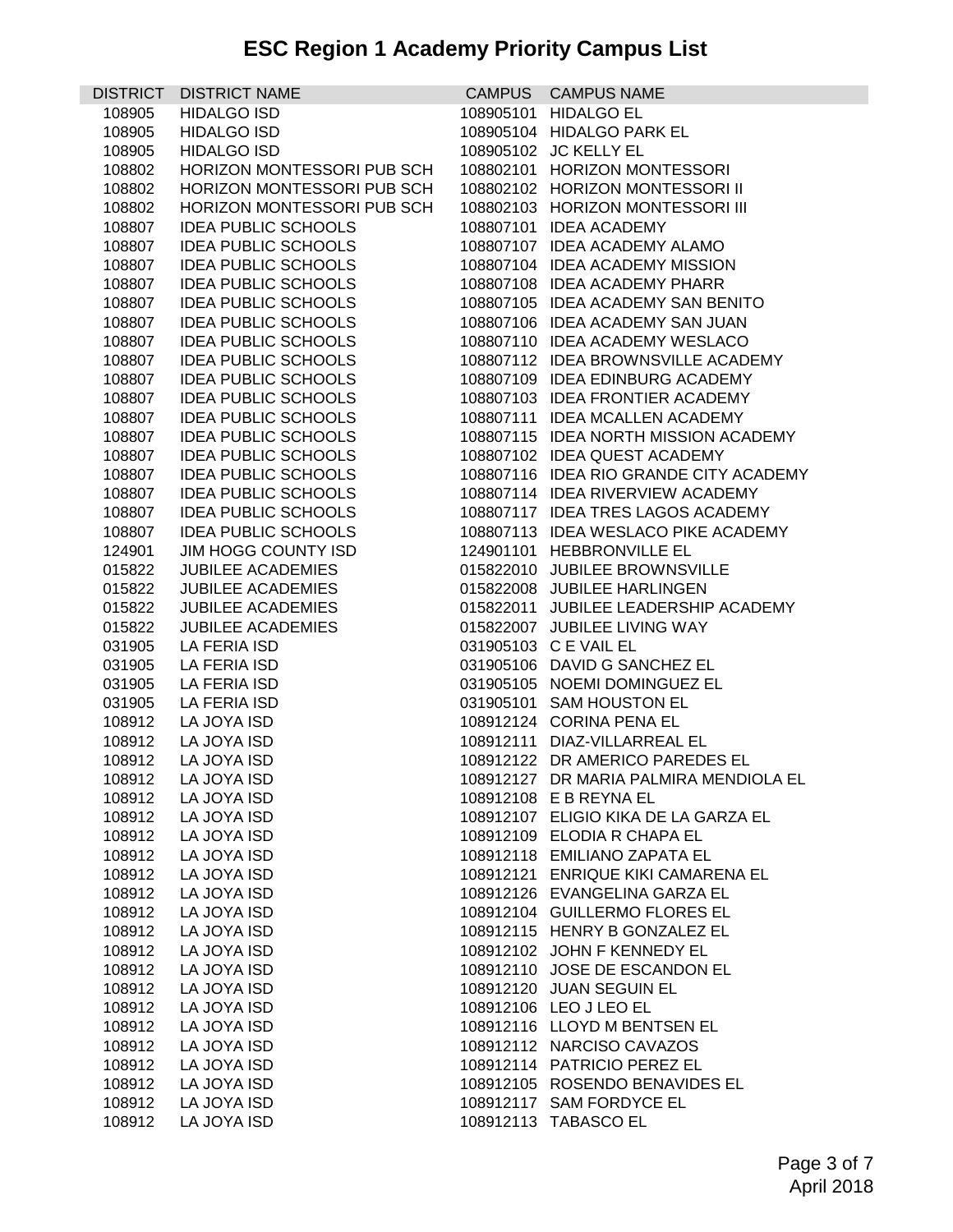|        | DISTRICT DISTRICT NAME  |                    | CAMPUS CAMPUS NAME                  |
|--------|-------------------------|--------------------|-------------------------------------|
| 108912 | LA JOYA ISD             |                    | 108912123 WILLIAM J CLINTON EL      |
| 108914 | LA VILLA ISD            |                    | 108914101 JOSE BERNABE MUNOZ EL     |
| 240901 | <b>LAREDO ISD</b>       | 240901101 BRUNI EL |                                     |
| 240901 | <b>LAREDO ISD</b>       |                    | 240901119 D D HACHAR EL             |
| 240901 | <b>LAREDO ISD</b>       |                    | 240901104 DAICHES EL                |
| 240901 | <b>LAREDO ISD</b>       |                    | 240901102 DON JOSE GALLEGO          |
| 240901 | LAREDO ISD              |                    | 240901123 DOVALINA EL               |
| 240901 | <b>LAREDO ISD</b>       |                    | 240901105 FARIAS EL                 |
| 240901 | LAREDO ISD              |                    | 240901121 H B ZACHRY EL             |
| 240901 | LAREDO ISD              |                    | 240901106 HEIGHTS EL                |
| 240901 | LAREDO ISD              |                    | 240901120 J C MARTIN JR EL          |
| 240901 | <b>LAREDO ISD</b>       |                    | 240901122 J KAWAS EL                |
| 240901 | LAREDO ISD              |                    | 240901108 LEYENDECKER EL            |
| 240901 | <b>LAREDO ISD</b>       |                    | 240901124 LIGARDE EL                |
| 240901 | LAREDO ISD              |                    | 240901109 MACDONELL EL              |
|        | <b>LAREDO ISD</b>       |                    | 240901110 MILTON EL                 |
| 240901 | <b>LAREDO ISD</b>       |                    | 240901111 PIERCE EL                 |
| 240901 |                         |                    |                                     |
| 240901 | LAREDO ISD              | 240901112 RYAN EL  |                                     |
| 240901 | LAREDO ISD              |                    | 240901115 SANTA MARIA EL            |
| 240901 | <b>LAREDO ISD</b>       |                    | 240901116 SANTO NINO EL             |
| 240901 | LAREDO ISD              |                    | 240901125 T SANCHEZ EL / H OCHOA EL |
| 240901 | LAREDO ISD              |                    | 240901107 TARVER EL                 |
| 245901 | LASARA ISD              |                    | 245901101 LASARA EL                 |
| 031906 | LOS FRESNOS CISD        |                    | 031906110 DORA ROMERO EL            |
| 031906 | <b>LOS FRESNOS CISD</b> |                    | 031906103 LAS YESCAS EL             |
| 031906 | LOS FRESNOS CISD        |                    | 031906107 LAURELES EL               |
| 031906 | LOS FRESNOS CISD        |                    | 031906104 LOPEZ-RIGGINS EL          |
| 031906 | LOS FRESNOS CISD        |                    | 031906101 LOS FRESNOS EL            |
| 031906 | LOS FRESNOS CISD        |                    | 031906108 OLMITO EL                 |
| 031906 | <b>LOS FRESNOS CISD</b> |                    | 031906106 PALMER-LAAKSO EL          |
| 031906 | LOS FRESNOS CISD        |                    | 031906109 RANCHO VERDE EL           |
| 031906 | LOS FRESNOS CISD        |                    | 031906102 VILLAREAL EL              |
| 245902 | <b>LYFORD CISD</b>      |                    | 245902106 LYFORD EL                 |
| 108906 | <b>MCALLEN ISD</b>      |                    | 108906101 ALVAREZ EL                |
| 108906 | <b>MCALLEN ISD</b>      |                    | 108906127 BLANCA E SANCHEZ          |
| 108906 | <b>MCALLEN ISD</b>      |                    | 108906103 BONHAM EL                 |
| 108906 | <b>MCALLEN ISD</b>      |                    | 108906126 CASTANEDA EL              |
| 108906 | <b>MCALLEN ISD</b>      |                    | 108906128 DR PABLO PEREZ            |
| 108906 | <b>MCALLEN ISD</b>      |                    | 108906119 ESCANDON EL               |
| 108906 | <b>MCALLEN ISD</b>      |                    | 108906114 FIELDS EL                 |
| 108906 | <b>MCALLEN ISD</b>      |                    | 108906122 GARZA EL                  |
| 108906 | <b>MCALLEN ISD</b>      |                    | 108906106 HOUSTON EL                |
| 108906 | <b>MCALLEN ISD</b>      |                    | 108906107 JACKSON EL                |
| 108906 | <b>MCALLEN ISD</b>      |                    | 108906129 LUCILE HENDRICKS EL       |
| 108906 | <b>MCALLEN ISD</b>      |                    | 108906123 MCAULIFFE EL              |
| 108906 | <b>MCALLEN ISD</b>      | 108906111 MILAM EL |                                     |
| 108906 | <b>MCALLEN ISD</b>      |                    | 108906108 NAVARRO EL                |
| 108906 | <b>MCALLEN ISD</b>      |                    | 108906120 RAYBURN ELEMENTARY        |
| 108906 | <b>MCALLEN ISD</b>      |                    | 108906121 ROOSEVELT EL              |
| 108906 | <b>MCALLEN ISD</b>      |                    | 108906116 SEGUIN EL                 |
| 108906 | <b>MCALLEN ISD</b>      |                    | 108906130 THIGPEN-ZAVALA EL         |
| 108906 | <b>MCALLEN ISD</b>      |                    | 108906112 WILSON EL                 |
| 108907 | <b>MERCEDES ISD</b>     |                    | 108907109 JOHN F KENNEDY EL         |
| 108907 | <b>MERCEDES ISD</b>     |                    | 108907107 RUBEN HINOJOSA EL         |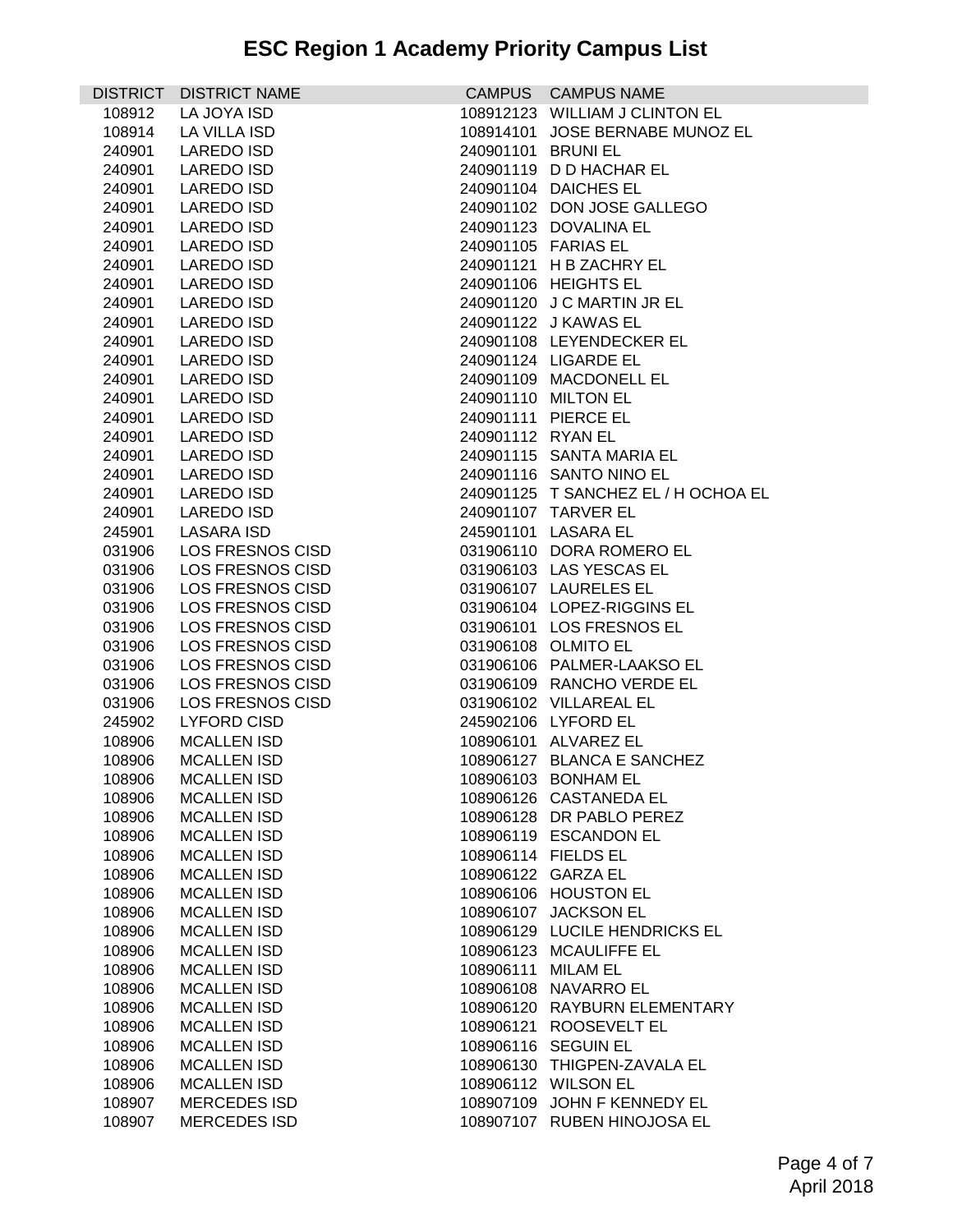| <b>DISTRICT</b> | <b>DISTRICT NAME</b>       |                    | CAMPUS CAMPUS NAME                         |
|-----------------|----------------------------|--------------------|--------------------------------------------|
| 108907          | <b>MERCEDES ISD</b>        |                    | 108907102 TAYLOR EL                        |
| 108907          | <b>MERCEDES ISD</b>        |                    | 108907103 TRAVIS EL                        |
| 108908          | <b>MISSION CISD</b>        |                    | 108908107 ALTON EL                         |
| 108908          | <b>MISSION CISD</b>        |                    | 108908101 BRYAN EL                         |
| 108908          | <b>MISSION CISD</b>        |                    | 108908108 CANTU EL                         |
| 108908          | <b>MISSION CISD</b>        |                    | 108908112 CARL C WAITZ EL                  |
| 108908          | <b>MISSION CISD</b>        |                    | 108908102 CASTRO EL                        |
| 108908          | <b>MISSION CISD</b>        |                    | 108908116 HILDA C ESCOBAR/ALICIA C RIOS EL |
| 108908          | <b>MISSION CISD</b>        |                    | 108908115 HURLA M MIDKIFF EL               |
| 108908          | <b>MISSION CISD</b>        | 108908109 LEAL EL  |                                            |
| 108908          | <b>MISSION CISD</b>        |                    | 108908104 MARCELL EL                       |
| 108908          | <b>MISSION CISD</b>        | 108908110 MIMS EL  |                                            |
| 108908          | <b>MISSION CISD</b>        |                    | 108908111 OLLIE O'GRADY EL                 |
| 108908          | <b>MISSION CISD</b>        |                    | 108908105 PEARSON EL                       |
| 108908          | <b>MISSION CISD</b>        |                    | 108908114 RAQUEL CAVAZOS EL                |
| 108908          | <b>MISSION CISD</b>        |                    | 108908113 SALINAS EL                       |
| 108915          | MONTE ALTO ISD             |                    | 108915101 MONTE ALTO EL                    |
| 108909          | PHARR-SAN JUAN-ALAMO ISD   |                    | 108909113 AIDA C ESCOBAR EL                |
| 108909          | PHARR-SAN JUAN-ALAMO ISD   |                    | 108909112 ALFRED SORENSEN EL               |
| 108909          | PHARR-SAN JUAN-ALAMO ISD   |                    | 108909130 ALLEN & WILLIAM ARNOLD EL        |
| 108909          | PHARR-SAN JUAN-ALAMO ISD   |                    | 108909118 AMANDA GARZA-PENA EL             |
| 108909          | PHARR-SAN JUAN-ALAMO ISD   |                    | 108909120 ARNOLDO CANTU SR EL              |
| 108909          | PHARR-SAN JUAN-ALAMO ISD   |                    | 108909126 AUGUSTO GUERRA EL                |
| 108909          | PHARR-SAN JUAN-ALAMO ISD   |                    | 108909136 BERTA S PALACIOS EL              |
| 108909          | PHARR-SAN JUAN-ALAMO ISD   |                    | 108909128 CARMEN ANAYA EL                  |
| 108909          | PHARR-SAN JUAN-ALAMO ISD   |                    | 108909123 CESAR CHAVEZ EL                  |
| 108909          | PHARR-SAN JUAN-ALAMO ISD   |                    | 108909116 DANIEL RAMIREZ EL                |
| 108909          | PHARR-SAN JUAN-ALAMO ISD   |                    | 108909124 DR WILLIAM LONG EL               |
| 108909          | PHARR-SAN JUAN-ALAMO ISD   |                    | 108909122 DRS REED - MOCK EL               |
| 108909          | PHARR-SAN JUAN-ALAMO ISD   |                    | 108909119 EDITH & ETHEL CARMAN EL          |
| 108909          | PHARR-SAN JUAN-ALAMO ISD   |                    | 108909107 GERALDINE PALMER EL              |
| 108909          | PHARR-SAN JUAN-ALAMO ISD   |                    | 108909127 GRACIELA GARCIA EL               |
| 108909          | PHARR-SAN JUAN-ALAMO ISD   |                    | 108909108 HENRY FORD EL                    |
| 108909          | PHARR-SAN JUAN-ALAMO ISD   |                    | 108909106 JOHN DOEDYNS EL                  |
| 108909          | PHARR-SAN JUAN-ALAMO ISD   |                    | 108909101 JOHN MCKEEVER EL                 |
| 108909          | PHARR-SAN JUAN-ALAMO ISD   |                    | 108909117 KELLY-PHARR EL                   |
| 108909          | PHARR-SAN JUAN-ALAMO ISD   |                    | 108909134 MARCIA R GARZA                   |
| 108909          | PHARR-SAN JUAN-ALAMO ISD   |                    | 108909115 RAUL LONGORIA EL                 |
| 108909          | PHARR-SAN JUAN-ALAMO ISD   |                    | 108909121 SANTOS LIVAS EL                  |
| 108909          | PHARR-SAN JUAN-ALAMO ISD   |                    | 108909129 SGT LEONEL TREVINO EL            |
| 108909          | PHARR-SAN JUAN-ALAMO ISD   |                    | 108909125 VIDA N CLOVER EL                 |
| 108909          | PHARR-SAN JUAN-ALAMO ISD   |                    | 108909110 ZEFERINO FARIAS EL               |
| 031909          | POINT ISABEL ISD           |                    | 031909101 DERRY EL                         |
| 031909          | POINT ISABEL ISD           |                    | 031909102 GARRIGA EL                       |
| 108910          | <b>PROGRESO ISD</b>        | 108910105 EAST EL  |                                            |
| 108910          | PROGRESO ISD               |                    | 108910104 NORTH EL                         |
| 108910          | PROGRESO ISD               |                    | 108910102 PROGRESO EL WEST                 |
| 101806          | RAUL YZAGUIRRE SCH FOR SUC |                    | 101806101 RAUL YZAGUIRRE SCH FOR SUCCESS   |
| 245903          | RAYMONDVILLE ISD           |                    | 245903102 PITTMAN EL                       |
| 245903          | RAYMONDVILLE ISD           | 245903105 SMITH EL |                                            |
| 214901          | RIO GRANDE CITY CISD       |                    | 214901110 ALTO BONITO EL                   |
| 214901          | RIO GRANDE CITY CISD       |                    | 214901112 DR MARIO E RAMIREZ EL            |
| 214901          | RIO GRANDE CITY CISD       |                    | 214901111 GENERAL RICARDO SANCHEZ EL       |
| 214901          | RIO GRANDE CITY CISD       |                    | 214901102 GRULLA EL                        |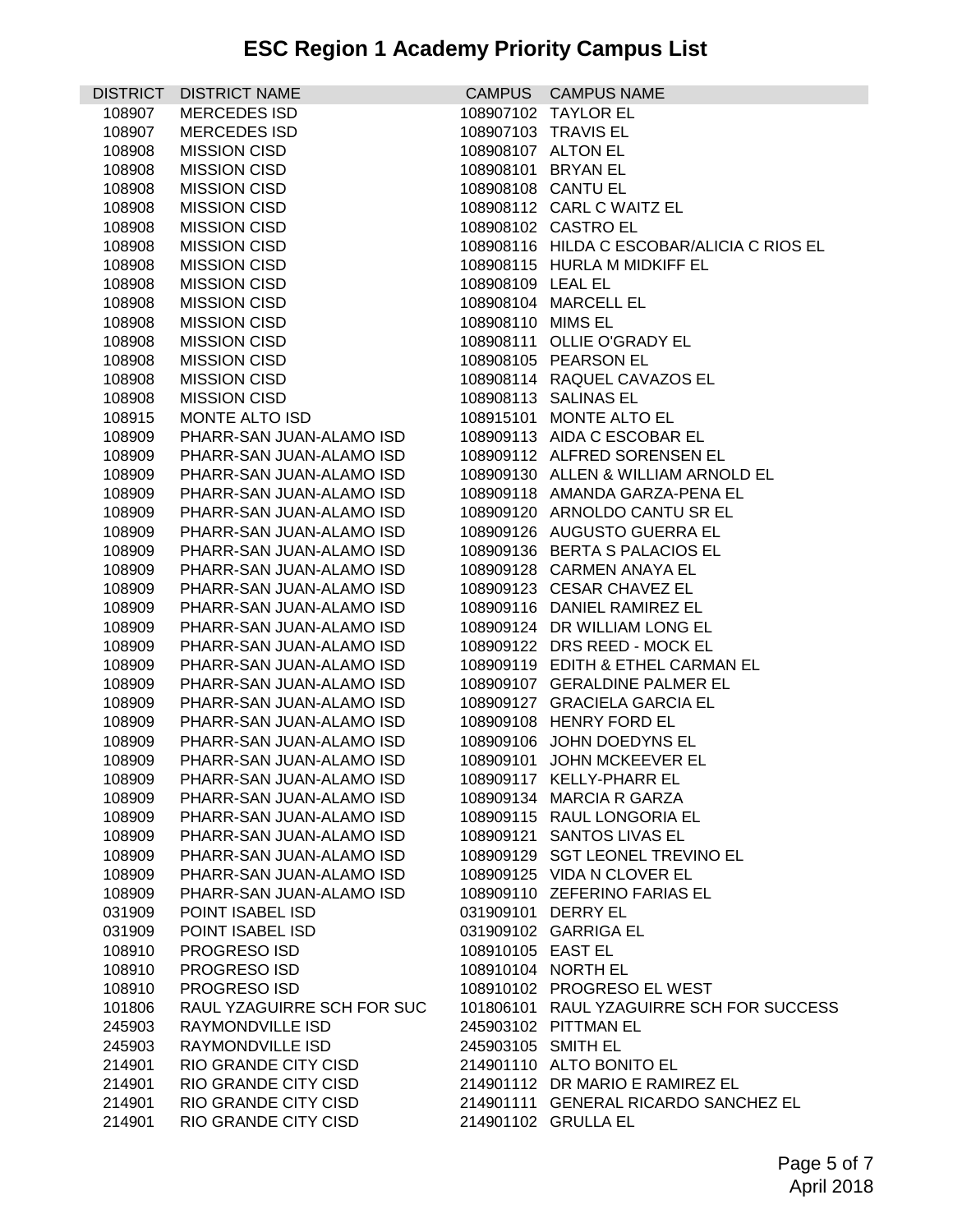## **ESC Region 1 Academy Priority Campus List**

|                  | DISTRICT DISTRICT NAME |                   | CAMPUS CAMPUS NAME                    |
|------------------|------------------------|-------------------|---------------------------------------|
| 214901           | RIO GRANDE CITY CISD   |                   | 214901105 JOHN & OLIVE HINOJOSA EL    |
| 214901           | RIO GRANDE CITY CISD   |                   | 214901103 LA UNION EL                 |
| 214901           | RIO GRANDE CITY CISD   |                   | 214901104 NORTH GRAMMAR EL            |
| 214901           | RIO GRANDE CITY CISD   |                   | 214901107 RINGGOLD EL                 |
| 214901           | RIO GRANDE CITY CISD   |                   | 214901108 ROQUE GUERRA JR EL          |
| 031911           | RIO HONDO ISD          |                   | 031911102 RIO HONDO EL                |
| 031911           | RIO HONDO ISD          |                   | 031911103 RIO HONDO INT               |
| 214903           | ROMA ISD               |                   | 214903106 EMMA VERA EL                |
| 214903           | ROMA ISD               |                   | 214903103 FLORENCE J SCOTT EL         |
| 214903           | ROMA ISD               |                   | 214903108 ROEL A & CELIA R SAENZ EL   |
| 214903           | ROMA ISD               |                   | 214903105 RT BARRERA EL               |
| 214903           | ROMA ISD               |                   | 214903109 VETERANS MEMORIAL EL        |
|                  | ROMA ISD               |                   | 214903101 YNES B ESCOBAR EL           |
| 214903<br>031912 | SAN BENITO CISD        |                   | 031912117 ANGELA GERUSA LEAL EL       |
|                  | SAN BENITO CISD        | 031912103 CASH EL |                                       |
| 031912<br>031912 | SAN BENITO CISD        |                   | 031912104 DOWNS EL                    |
|                  | SAN BENITO CISD        |                   | 031912101 FRED BOOTH                  |
| 031912           |                        |                   |                                       |
| 031912           | SAN BENITO CISD        |                   | 031912116 JUDGE OSCAR DE LA FUENTE EL |
| 031912           | SAN BENITO CISD        |                   | 031912112 LA ENCANTADA EL             |
| 031912           | SAN BENITO CISD        |                   | 031912114 LA PALOMA EL                |
| 031912           | SAN BENITO CISD        |                   | 031912106 LANDRUM EL                  |
| 031912           | SAN BENITO CISD        |                   | 031912108 RANGERVILLE EL              |
| 031912           | SAN BENITO CISD        |                   | 031912115 RAUL GARZA JR EL            |
| 031912           | SAN BENITO CISD        |                   | 031912109 ROBERTS EL                  |
| 031912           | SAN BENITO CISD        |                   | 031912110 SULLIVAN EL                 |
| 214902           | SAN ISIDRO ISD         |                   | 214902101 SAN ISIDRO EL               |
| 245904           | SAN PERLITA ISD        |                   | 245904101 SAN PERLITA EL              |
| 031913           | SANTA MARIA ISD        |                   | 031913042 SANTA MARIA MIDDLE          |
| 031913           | SANTA MARIA ISD        |                   | 031913101 TONY GONZALEZ EL            |
| 031914           | SANTA ROSA ISD         |                   | 031914101 ELMA E BARRERA EL           |
| 108911           | SHARYLAND ISD          |                   | 108911109 DONNA WERNECKE EL           |
| 108911           | SHARYLAND ISD          |                   | 108911103 JESSIE L JENSEN EL          |
| 108911           | SHARYLAND ISD          |                   | 108911101 JOHN H SHARY EL             |
| 108911           | SHARYLAND ISD          |                   | 108911107 LLOYD & DOLLY BENTSEN EL    |
| 108911           | SHARYLAND ISD          |                   | 108911102 OLIVERO GARZA SR EL         |
| 108911           | SHARYLAND ISD          |                   | 108911104 ROMULO D MARTINEZ EL        |
| 108911           | SHARYLAND ISD          |                   | 108911105 RUBEN HINOJOSA EL           |
| 221801           | TEXAS COLLEGE PREP ACA |                   | 221801044 VISTA ACADEMY OF EDINBURG   |
| 240903           | UNITED ISD             |                   | 240903114 AMPARO GUTIERREZ EL         |
| 240903           | UNITED ISD             |                   | 240903131 BARBARA FASKEN EL           |
| 240903           | UNITED ISD             |                   | 240903128 BONNIE L GARCIA EL          |
| 240903           | UNITED ISD             |                   | 240903120 CHARLES BORCHERS EL         |
| 240903           | UNITED ISD             |                   | 240903105 CLARK EL                    |
| 240903           | UNITED ISD             |                   | 240903130 DR MALAKOFF EL              |
| 240903           | UNITED ISD             |                   | 240903112 FINLEY EL                   |
| 240903           | UNITED ISD             |                   | 240903123 FRANKLIN D ROOSEVELT EL     |
| 240903           | UNITED ISD             |                   | 240903134 FREEDOM EL                  |
| 240903           | UNITED ISD             |                   | 240903125 HENRY CUELLAR EL            |
| 240903           | UNITED ISD             |                   | 240903127 JOHN W ARNDT EL             |
| 240903           | UNITED ISD             |                   | 240903118 JUAREZ/LINCOLN EL           |
| 240903           | UNITED ISD             |                   | 240903124 JUDITH ZAFFIRINI EL         |
| 240903           | UNITED ISD             |                   | 240903126 JULIA BIRD JONES MULLER EL  |
| 240903           | UNITED ISD             |                   | 240903117 KAZEN EL                    |
| 240903           | UNITED ISD             |                   | 240903121 KENNEDY ZAPATA EL           |